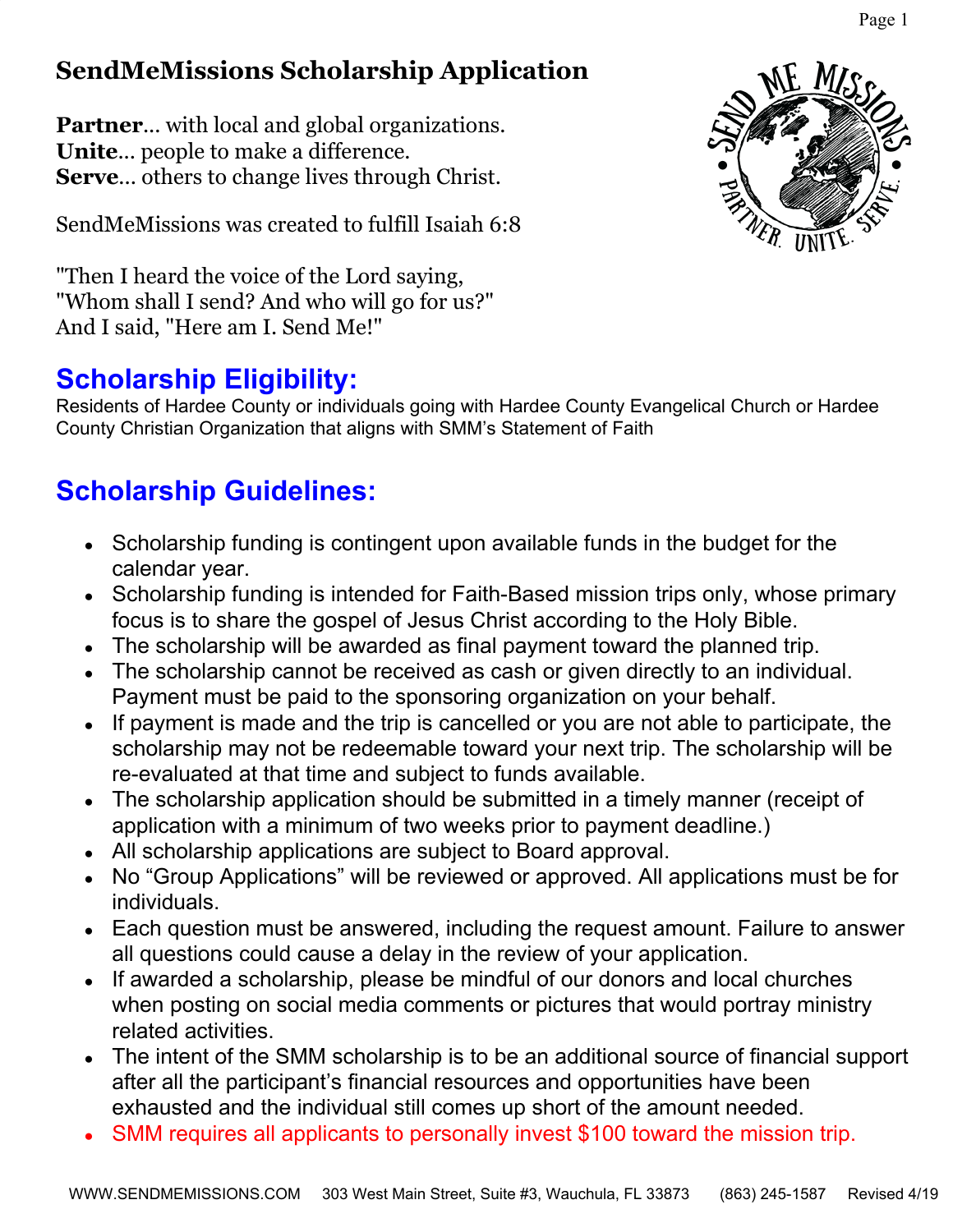### **SendMeMissions Scholarship Application**

Name: Birth date:  $\{ \}$  Male  $\{ \}$  Female Address: City: Zip: Phone: Email: Marital Status: { } Single { } Married { } Other

Briefly describe when & how you became a believer in Christ:



Pastor's Name: Pastor's Phone Number:

Ministry Leader or Spiritual Mentor:

Reference Phone Number:

Reference Email Address:



Page 2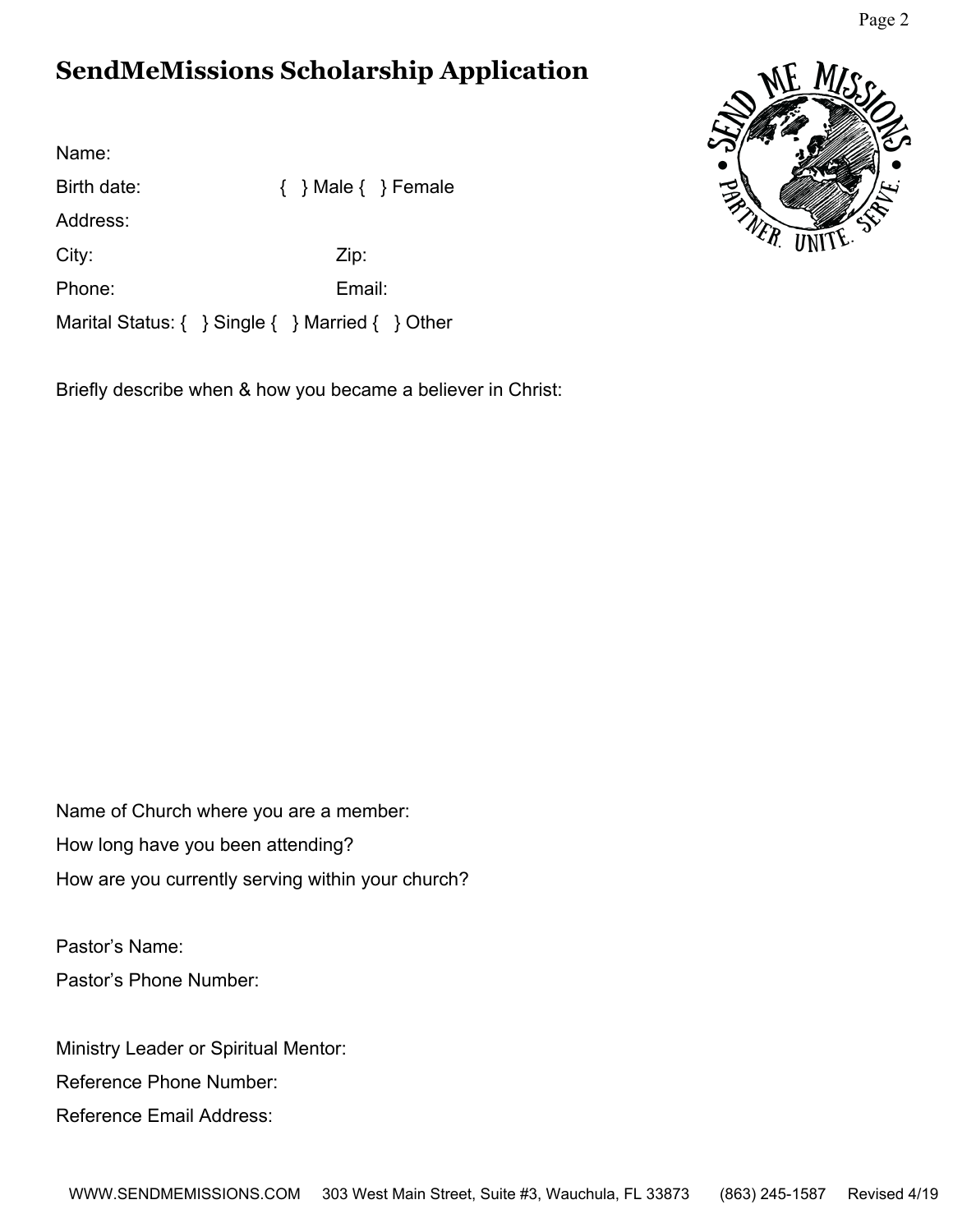Mission Trip Destination: Mission Trip Dates: Mission Team Leader: Mission Team Leader contact info: Details & Description of mission trip:



Why are you personally going on this mission trip?

Total cost of trip:

Have you personally invested \$100 towards your mission trip? (If not, please explain why)

How much support have you raised? How much are you requesting? Payment deadline for your trip:

Can payment be made for your trip online, if approved? If yes, please list website & instructions for payment:

If payment can only be made by check, please list name, address and phone number of the organization the check will be issued to, if approved:

Have you participated in a mission trip before?  $\{\}$  YES  $\{\}$  NO If yes, where did you go, with who and when?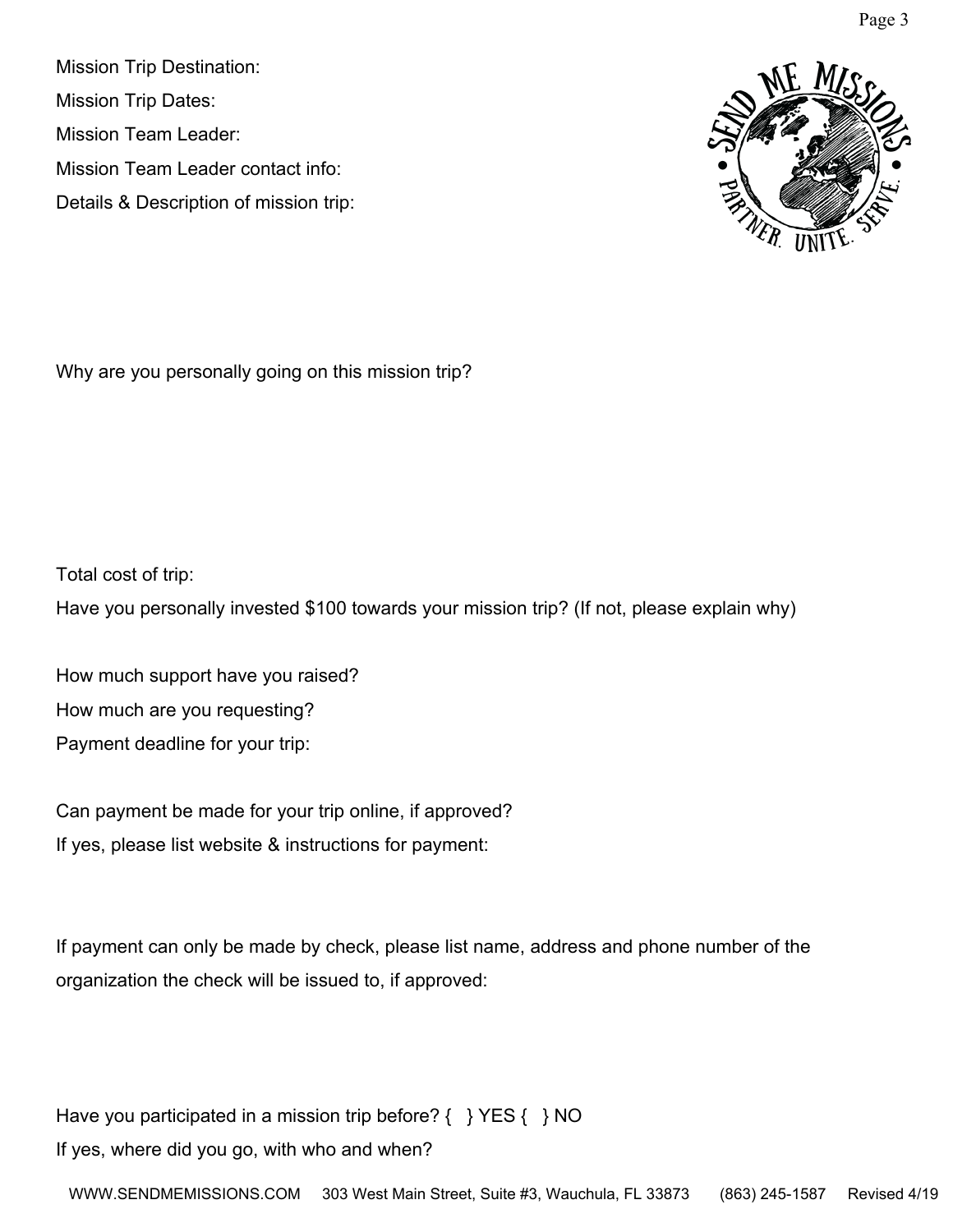How did you hear about the SMM Scholarship Application?

Have you ever received financial support from SMM, Inc. before? { } YES { } NO If yes, when?

Why are you requesting a scholarship? Please include a description of your circumstances and what you have already done to try and raise financial support.

#### **Employment**

(If student is applying and under 18, use parent(s) information):

{ } Employed { } School { } Other Please, explain:

Name of Employer or School:

Phone Number:

Worked: From To

Signature of Applicant Date **Date** 

Parent Signature if Under 18 Date

*Return completed application to scholarships@sendmemissions.com or to the address below.*

\_\_\_\_\_\_\_\_\_\_\_\_\_\_\_\_\_\_\_\_\_\_\_\_\_\_\_\_\_\_\_\_\_\_\_\_\_\_\_ \_\_\_\_\_\_\_\_\_\_\_\_\_\_\_\_\_\_\_\_\_\_\_